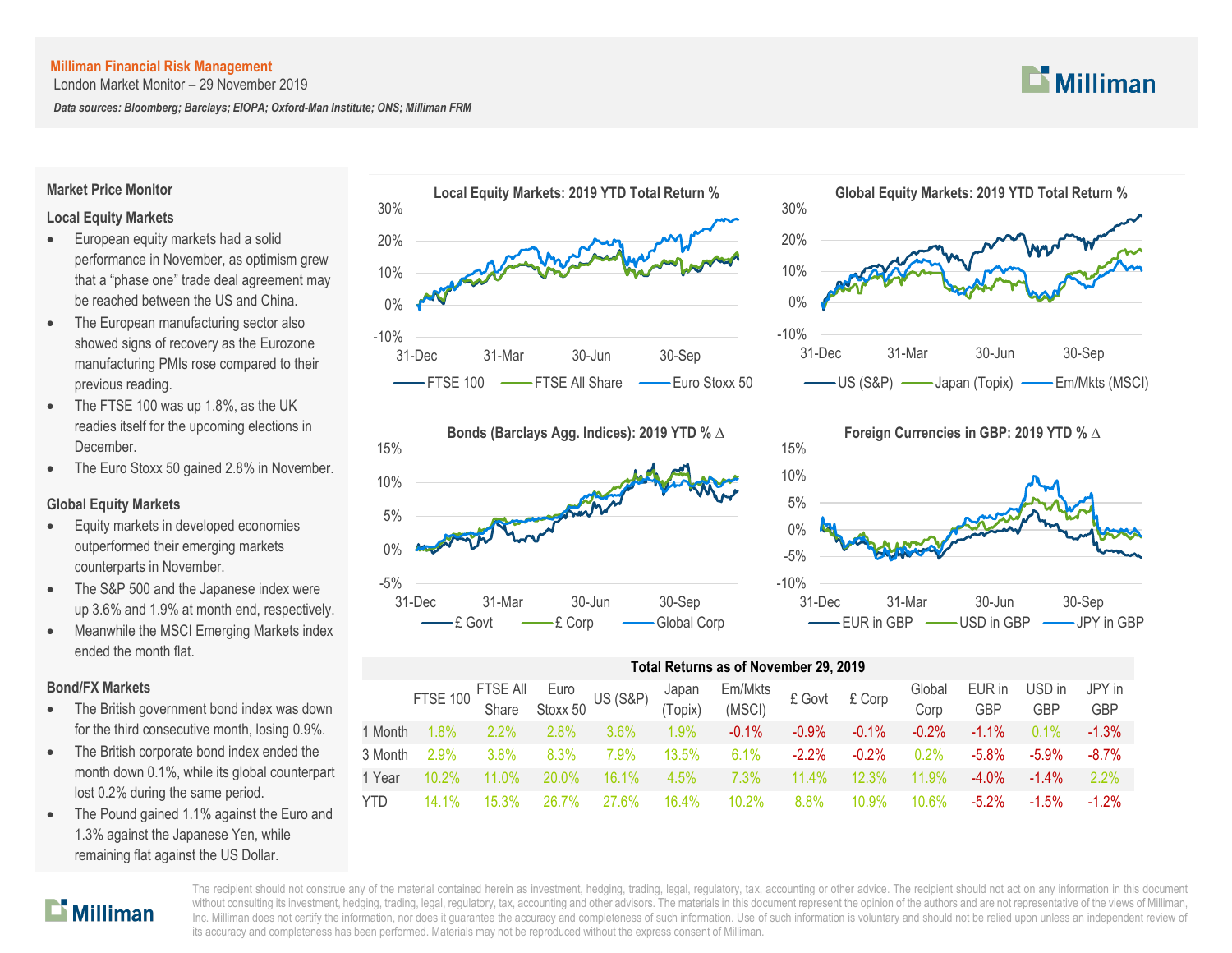London Market Monitor – 29 November 2019

*Data sources: Bloomberg; Barclays; EIOPA; Oxford-Man Institute; ONS; Milliman FRM*

**Risk Free Rates** GBP Solvency II risk-free rates increased at all terms in November, apart from the 1-year rate which

**Solvency II Monitor - Rates**

- remained unchanged. The 20-year and 30-year GBP Solvency II rates saw the most increase as they climbed 10 basis points higher while the 10-year rate increased by 9 basis points.
- European risk-free rates increased at all terms for the third consecutive month.
- The 20-year and 5-year EUR Solvency II risk-free rates saw the largest increase, as they climbed 4 basis points.
- Both GBP and EUR Solvency II riskfree rate levels, remain materially lower than those seen at the start of the year, but continue to trend above those at Q3 2019.

# **Credit Risk Adjustment**

 GBP and EUR CRAs remained unchanged at 11 and 10 basis points, respectively.





| <b>Change in GBP Discount and CRA (bps)</b> | <b>Change in EUR Discount and CRA (bps)</b> |       |       |       |     |                |               |     |       |       |       |     |    |
|---------------------------------------------|---------------------------------------------|-------|-------|-------|-----|----------------|---------------|-----|-------|-------|-------|-----|----|
|                                             | 1Y                                          | Y5    | Y10   | Y20   | Y30 | <b>CRA</b>     |               | 1Y  | Y5    | Y10   | Y20   | Y30 | CR |
| Since Q3 2019                               |                                             | 23    | 27    | 31    |     | $\overline{0}$ | Since Q3 2019 | 8   | 18    |       | 25    | 20  | Ω  |
| Since Q2 2019                               | -5                                          | -7    | $-14$ | $-22$ | -24 | 0              | Since Q2 2019 | -2  |       | $-12$ | -23   | -19 | 0  |
| Since Q1 2019                               | $-14$                                       | $-23$ | $-30$ | $-35$ | -35 | $\overline{0}$ | Since Q1 2019 | -11 | $-24$ | -42   | $-57$ | -46 | 0  |
| Since Q4 2018                               | -28                                         | -48   | -54   | -56   | -55 |                | Since Q4 2018 | -11 | -43   | -77   | -94   | -78 | 0  |





| nge in GBP Discount and CRA (bps) |       |       |       |     |            | <b>Change in EUR Discount and CRA (bps)</b> |                |                |       |       |     |            |  |
|-----------------------------------|-------|-------|-------|-----|------------|---------------------------------------------|----------------|----------------|-------|-------|-----|------------|--|
| 1Y                                | Y5    | Y10   | Y20   | Y30 | <b>CRA</b> |                                             | 1Y             | Y5             | Y10   | Y20   | Y30 | <b>CRA</b> |  |
|                                   | 23    | 27    | 31    | 31  |            | Since Q3 2019                               | -8             | 18             |       | 25    | 20  | $\theta$   |  |
| -5.                               | -7    | $-14$ | $-22$ | -24 | 0          | Since Q2 2019                               | $\overline{2}$ | $\overline{1}$ | $-12$ | $-23$ | -19 | $\theta$   |  |
| -14                               | $-23$ | $-30$ | $-35$ | -35 | 0          | Since Q1 2019                               | $-11$          | -24            | -42   | $-57$ | -46 | $\Omega$   |  |
| -28                               | -48   | -54   | -56   | -55 |            | Since Q4 2018                               | $-11$          | -43            | -77   | -94   | -78 |            |  |

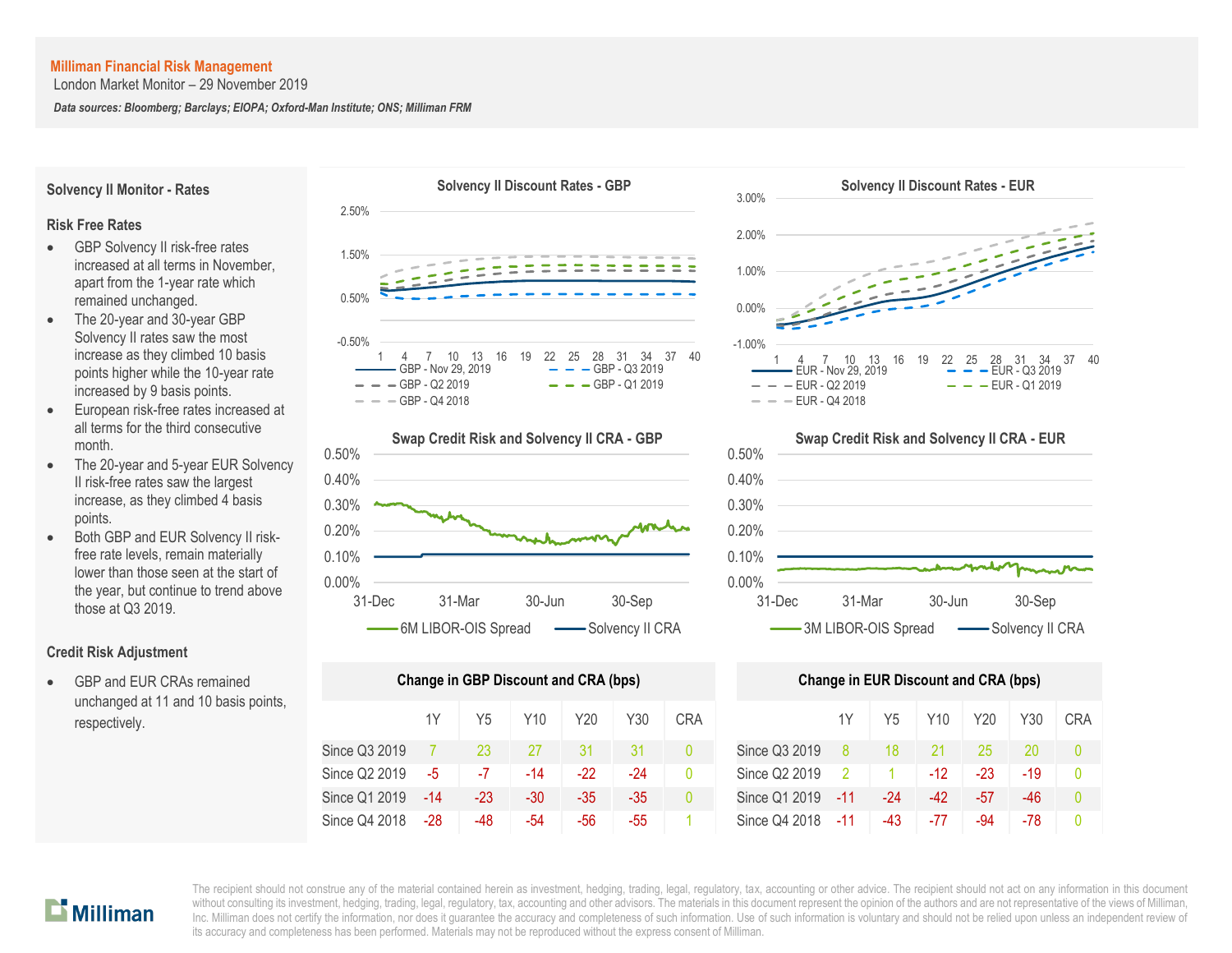London Market Monitor – 29 November 2019

*Data sources: Bloomberg; Barclays; EIOPA; Oxford-Man Institute; ONS; Milliman FRM*

#### **Solvency II Monitor - Spreads**

#### **Fundamental Spreads**

- The fundamental spread data shown is for the end of October.
- There were no material changes since the last report.





The **Solvency II risk-free discount rates** are based on applying the Smith-Wilson Extrapolation to LIBOR swap rates sourced from Bloomberg (current curve is for 29/11/19) and applying the Credit Risk Adjustment as defined in the Technical Specs.

The **Credit Risk Adjustment** is a component of the risk-free discount curve defined by EIOPA. It is calculated from actual experience in the 'LIBOR-OIS' spread (3 months for EUR, 6 months for GBP), and is bounded between 0.10 and 0.35. We show actual LIBOR-OIS spread levels and the defined CRA, for both GBP and EUR.

**EIOPA fundamental spreads** show the credit spread corresponding to the risk of default or downgrading of an asset. This is shown here across financial and nonfinancial assets, credit quality steps 0-3 and durations of 1-30 years. The data is provided by EIOPA and as of 31/10/19. **Fundamental spread** = maximum (probability of default + cost of downgrade; 35% of long-term average spread). In the tables we show the '**before floor'** measure = probability of default + cost of downgrade.

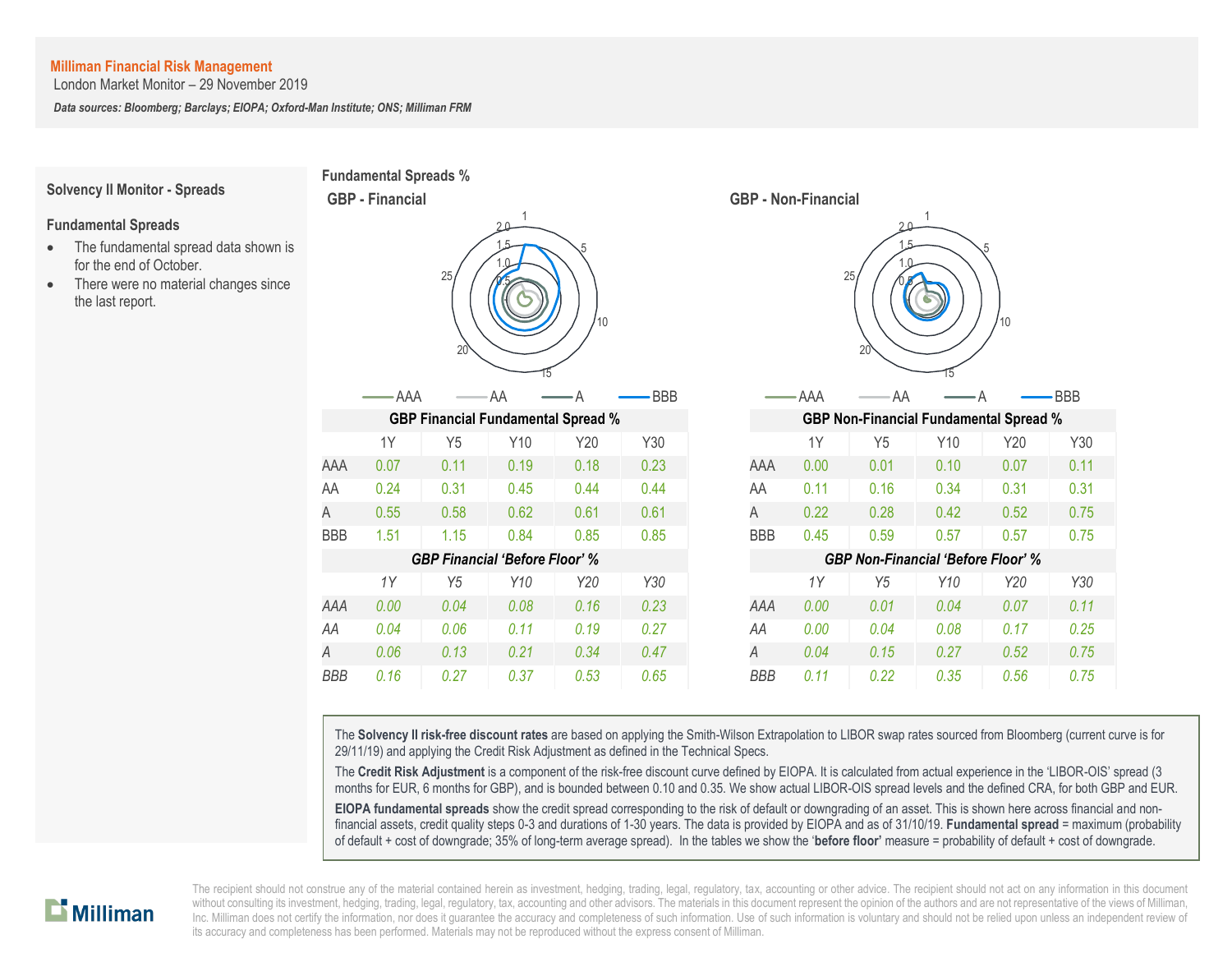London Market Monitor – 29 November 2019

*Data sources: Bloomberg; Barclays; EIOPA; Oxford-Man Institute; ONS; Milliman FRM*

#### **UK Inflation Monitor**

- CPI inflation measure decreased by 20 basis points, posting a reading of 1.5% in October.
- RPI inflation measure came in at 2.1% in October, 30 basis points lower from its previous reading.
- According to the ONS: *"The largest downward contribution came from electricity, gas and other fuels. Further downward contributions from furniture, household equipment and maintenance; and recreation and culture, were partially offset by rises in clothing and footwear prices."*
- UK average earnings for August were revised lower by 10 basis points to 3.7%. The September reading was 10 basis lower at 3.6%
- UK's third quarter GDP was 1%, a decrease of 30 basis points from the previous quarter.

# **House of Lords' Report**

Concluded for now – awaiting debate.









Historical year-on-year inflation rate is assessed by the % change on:

- **Consumer Price Index (CPI)** measuring the monthly price of a basket of consumer goods and services
- Retail Price Index (RPI) similar to CPI, but the main difference due the addition of mortgage payments, council tax and other housing costs
- A **Average Earnings** measuring the average total weekly employee remuneration over the previous 3 months.

Projection year-on-year inflation rate is the forward rate calculated from market data:

- **Derivatives Market View** constructed from zero coupon inflation par swap rates against the RPI index at various tenors
- **Bond Market View** constructed from the difference between the nominal rates implied by the conventional gilts and the real rates implied by the index-linked (RPI) gilts.

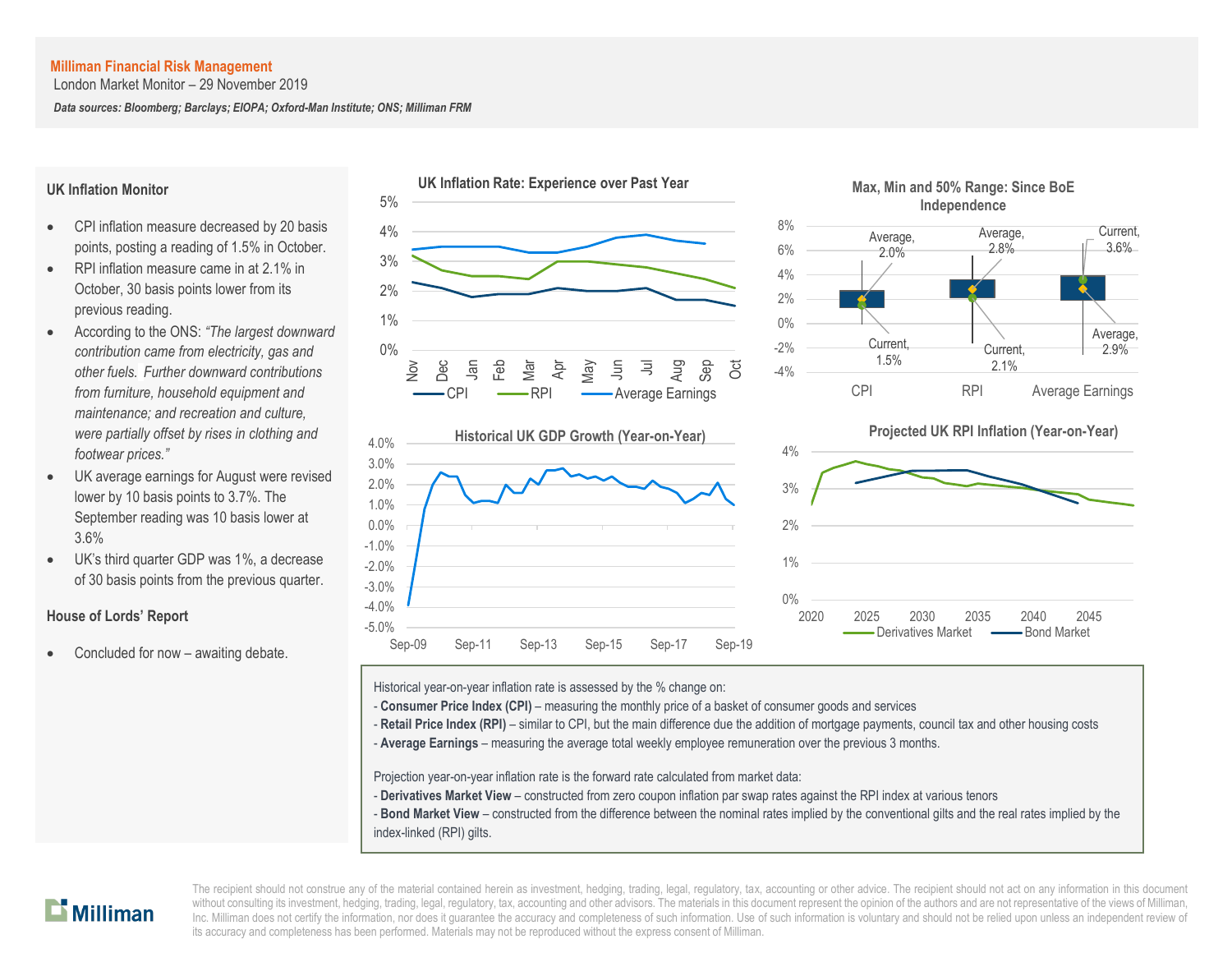London Market Monitor – 29 November 2019

*Data sources: Bloomberg; Barclays; EIOPA; Oxford-Man Institute; ONS; Milliman FRM*

#### **Volatility and Hedging Cost Monitor**

- Realised volatility decreased significantly in November, with all major indices ending the month with a realised volatility of below 10%.
- The Euro Stoxx 50 and the S&P 500 realised volatilities stood at 5.9% by month end, while the FTSE 100 had a realised volatility of 9.2%.
- In contrast, volatility risk premiums increased in November as realised volatilities declined and implied volatilities remained almost unchanged.
- The volatility risk premium for the European and US indices was 2% and 3.3% respectively. The FTSE 100 had a volatility risk premium of 2.2% at month-end.



**Actual realised equity volatility** is measured by the weighted standard deviation of 1 month daily index change. The Exponentially Weighted Moving Average (EWMA) methodology places more importance to the recent returns in the calculation of the volatility.

**Volatility Risk Premium** is estimated as the difference between 30-day implied volatility and projected realised volatility (on data from the Oxford-Man Institute). This reflects the additional cost of hedging from purchasing a basket of options, in comparison to managing a dynamic delta hedge with futures (ignoring rolling transaction costs).

**Expected realised volatility** is an intermediate result from th[e Milliman Guarantee Index](http://uk.milliman.com/Solutions/Products/The-Milliman-Guarantee-Index-and-Milliman-Hedge-Cost-Index/)™ (MGI), which provides volatility parameters for variable annuity guarantee (VA) valuation and risk management. The levels shown are on an expected basis, and do not reflect any risk adjustment.